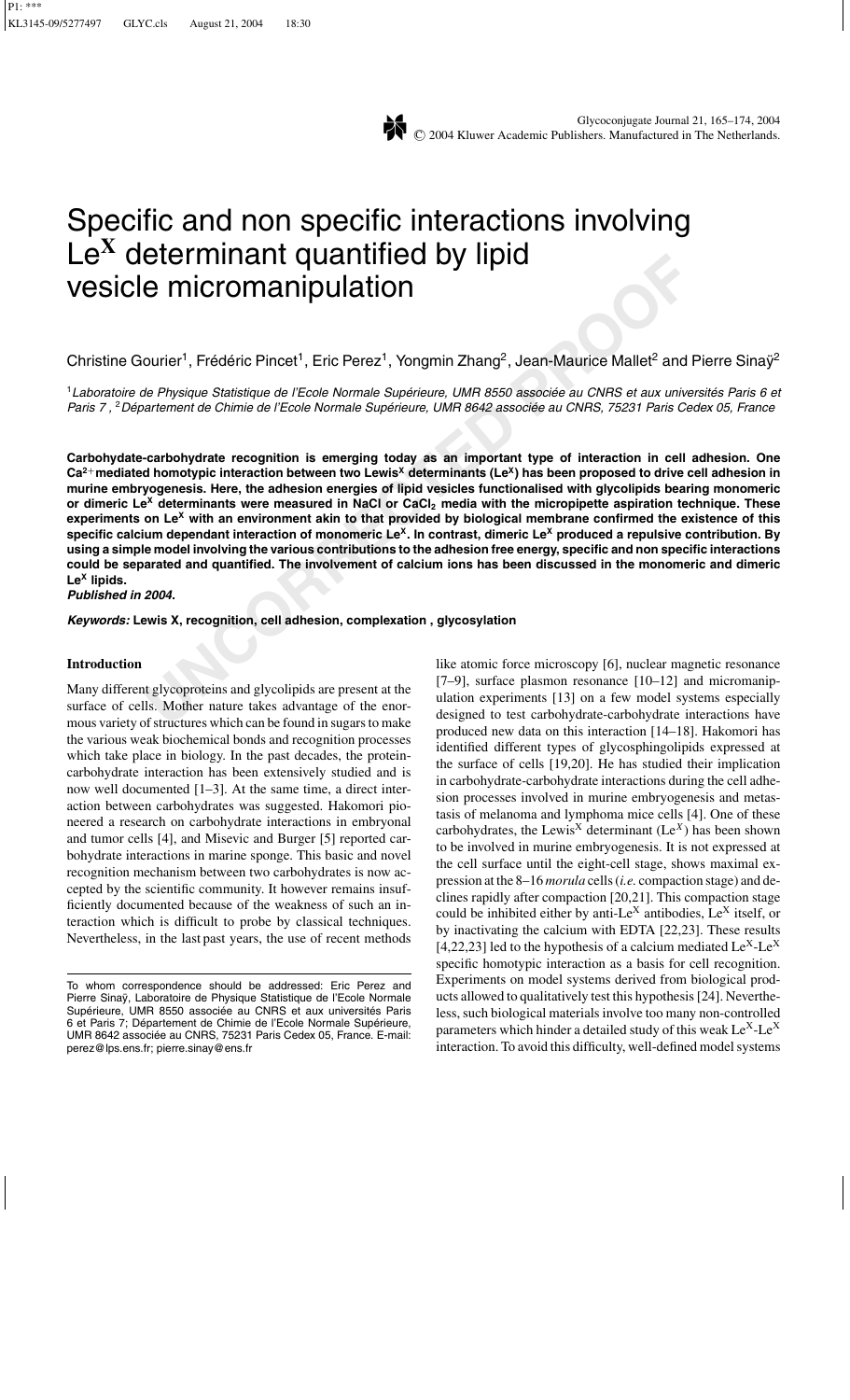involving  $Le<sup>X</sup>$  determinants have been used in the techniques listed above. Each approach has contributed to the establishment of a calcium mediated homotypic recognition [7,24], providing information on its geometry, its structural requirements [8,9,25] and its energetics [12,13,18].

The aim of this study was to confirm the existence of a calcium dependant homotypic  $Le^{X}$ -Le<sup>X</sup> recognition and to obtain quantitative physico-chemical information on this interaction. In natural glycosphingolipids, the  $Le<sup>X</sup>$  determinant is attached to the aliphatic tails through a lactose group. Moreover, in nature, cells bear molecules wherein oligosaccharides are composed of one Le<sup>X</sup> determinant but also several Le<sup>X</sup> in series. To mimic nature, lipids bearing lactose connected to monomeric and dimeric  $Le^{X}$  were both synthesized. These  $Le^{X}$  bearing lipids were then inserted into vesicles (lipid bilayers) which provide a soft environment for the  $Le<sup>X</sup>$  with mechanical features akin cell membranes. Two such vesicles in tight contact mimic two adherent cells during the compaction stage. Adhesion energies were measured by bringing two vesicles into contact using micropipette manipulation. An accurate quantitative analysis of this adhesion yielded detailed information on the energetics of the  $Le<sup>X</sup>$ -Le<sup>X</sup> interaction, and insights on the role of the calcium ions.

# **Materials and methods**

# Glycosphingolipids

Three glycolipids were synthesized. All of them were neutral, and had the same aliphatic tails but different oligosaccharide headgroups (Figure 1).

To ensure low solubility of the glycolipids in water, good bilayer cohesion and good translational mobility thought necessary for the interaction between Le<sup>X</sup> groups, the hydrophobic

moieties were composed of three branched hydrophobic chains. The aliphatic tail was connected to the oligosaccharide headgroup through a flexible PEO chain. This spacer provided the  $Le<sup>X</sup>$  determinant with a high orientational mobility. The first glycolipid headgroup was composed of a disaccharide (lactose) (Figure 1a). The second one was a pentasaccharide made of lactose connected to a  $Le<sup>X</sup>$  determinant (Figure 1b) [28]. The last was an octasaccharide with a lactose group and a  $\text{Le}^X$ dimer (two Le<sup>X</sup> groups in series) (Figure 1c). The names of the glycolipids reflect the composition of their headgroups: Lac,  $Le<sup>X</sup>Lac, Le<sup>X</sup>Le<sup>X</sup>Lac.$ 

#### Vesicle adhesion energy measurements

In forming the  $e^{-1} - e^{-e}$  reception and to otean<br>
in forming to the sole contraction and the same consideration of the same<br>
Universitytic-chemical information on this interaction. The last was an octasaccharide with a l Giant vesicles were formed from a 2:1 ethanol/chloroform solution of a 1:9 glycolipid/stearoyl-oleoylphosphatidylcholine (SOPC) mixture by lipid hydration, after evaporation of the solvant, in 320 mOsm sucrose solution. For the micromanipulation experiments, the vesicle suspension was added to an aqueous glucose solution chamber of the same osmolarity (320 mOsm). Two vesicles of cellular dimensions (10–50  $\mu$ m) were then transferred to another chamber filled with salt solution (either NaCl or  $CaCl<sub>2</sub>$ ). In order to slightly deflate the vesicles and make them micromanipulable, the osmolarity in this chamber (360 mOsml) was slightly higher than that of the vesicles. Such an osmolarity was obtained by dissolving  $0.11$  mole of CaCl<sub>2</sub> salt (resp.  $0.2$  mole of NaCl) in 1 liter of ultrapure water (pH  $\approx$  5.5). The CaCl<sub>2</sub>concentration was chosen in order to have one  $Ca^{2+}$  ion available per glycolipid in the aqueous film which separates the two vesicles in contact. In high calcium concentration, the vesicles were slightly more fragile than in glucose solution. They broke more easily upon being seized with a micropipette but once a vesicle was



# $(c - Le^X Le^X Lac)$

**Figure 1.** Glycolipids were composed of an oligosaccharide headgroup connected to a hydrophobic moiety through a flexible spacer. The hydrophobic part was composed of three branched aliphatic tails to ensure good bilayer cohesion and translational mobility. The flexible spacer was a small PEO chain which provided orientational mobility to the sugar headgroup. The oligosaccharide headgroup was (a) lactose group in the Lac molecule, (b) a Le<sup>x</sup> determinant connected to a lactose group in the Le<sup>x</sup>Lac molecule, (c) a Le<sup>x</sup> dimer connected to a lactose group in the  $Le^{\times}Le^{\times}$ Lac molecule.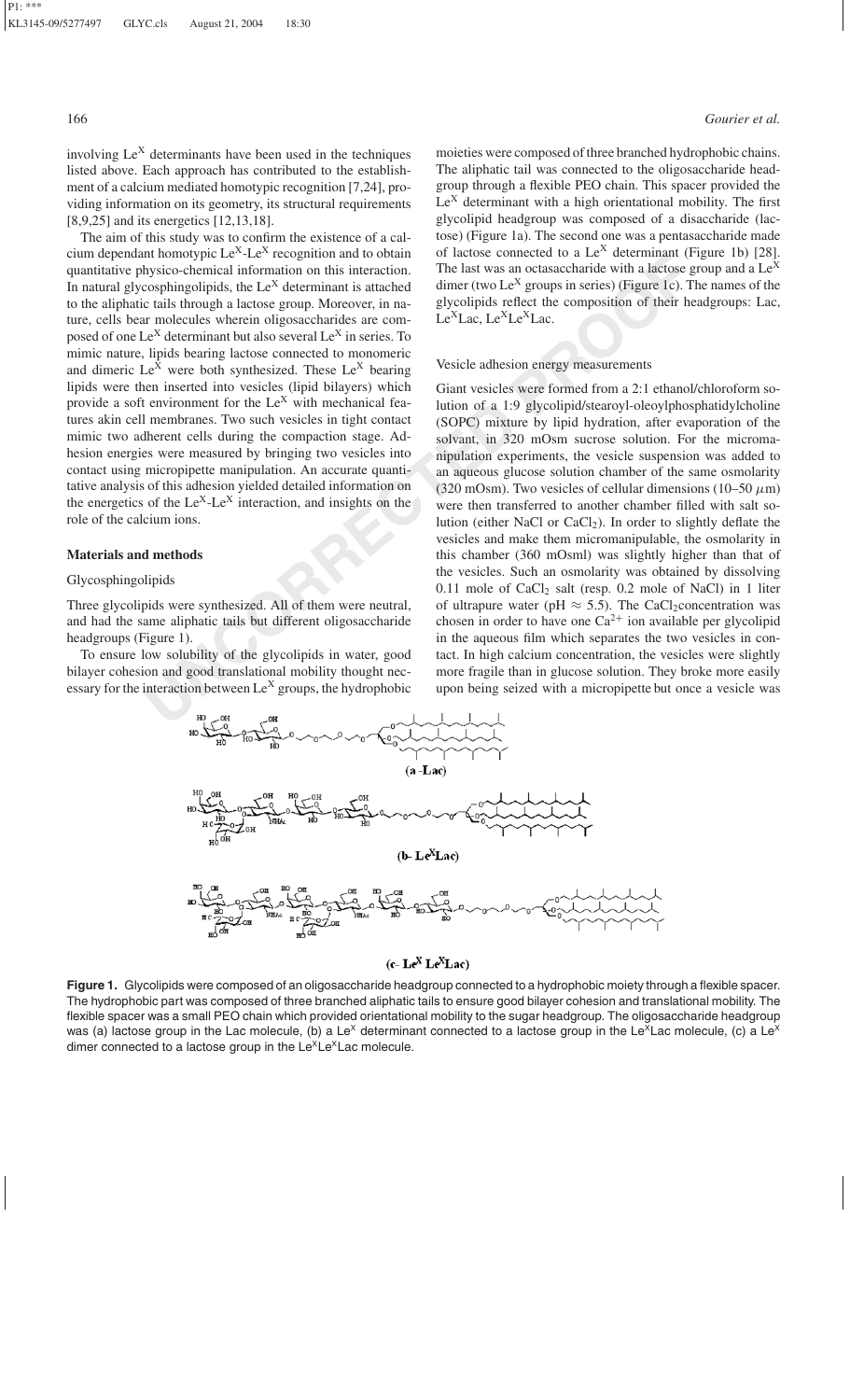

Figure 2. The two osmotically controlled vesicles held in micropipets by aspiration were observed by interference contrast microscopy. The suction pressure applied to the micropipets allowed the tension of the vesicle bilayers to be controlled. One of them (left) was pressurised into a tight-rigid sphere with large bilayer tension, whereas the adherent vesicle (right) was held with low pressure and remained deformable. The adhesion energy  $W_{\text{adh}}$  was obtained by determining the contact angle θ<sub>c</sub> of the two vesicles and the tension  $\tau_m$  of the membrane (30):  $W_{\text{adh}} = \tau_m(1-\cos\theta_c)$ .

maintained aspirated, it could be used for the whole duration of the measurements, *i.e.* from a few minutes up to two hours.

The two vesicles aspirated in micropipettes were then brought into contact (Figure 2).

The (negative) pressure  $\Delta P$  in each pipette controlled the (positive) hydrostatic pressure in the vesicles and thus their membrane mechanical tension τ*m*:

$$
\tau_m = \frac{\Delta P}{2(\frac{1}{r_p} - \frac{1}{r_v})}
$$
\n(1)

where  $r_p$  and  $r_v$  are respectively the radius of the micropipette and of the vesicle. Both osmotically controlled vesicles were observed in interference contrast microscopy. One of them was pressurized into a rigid sphere by applying a large bilayer tension, whereas the adherent vesicle was held with low pressure and remained deformable. The adhesion energy *W*adh was obtained by determining the contact angle  $\theta_c$  of the two vesicles (Figure 2) and the tension  $\tau_m$  of the flaccid vesicle membrane [27]:

$$
W_{\text{adh}} = \tau_m \left( 1 - \cos \theta_c \right) \tag{2}
$$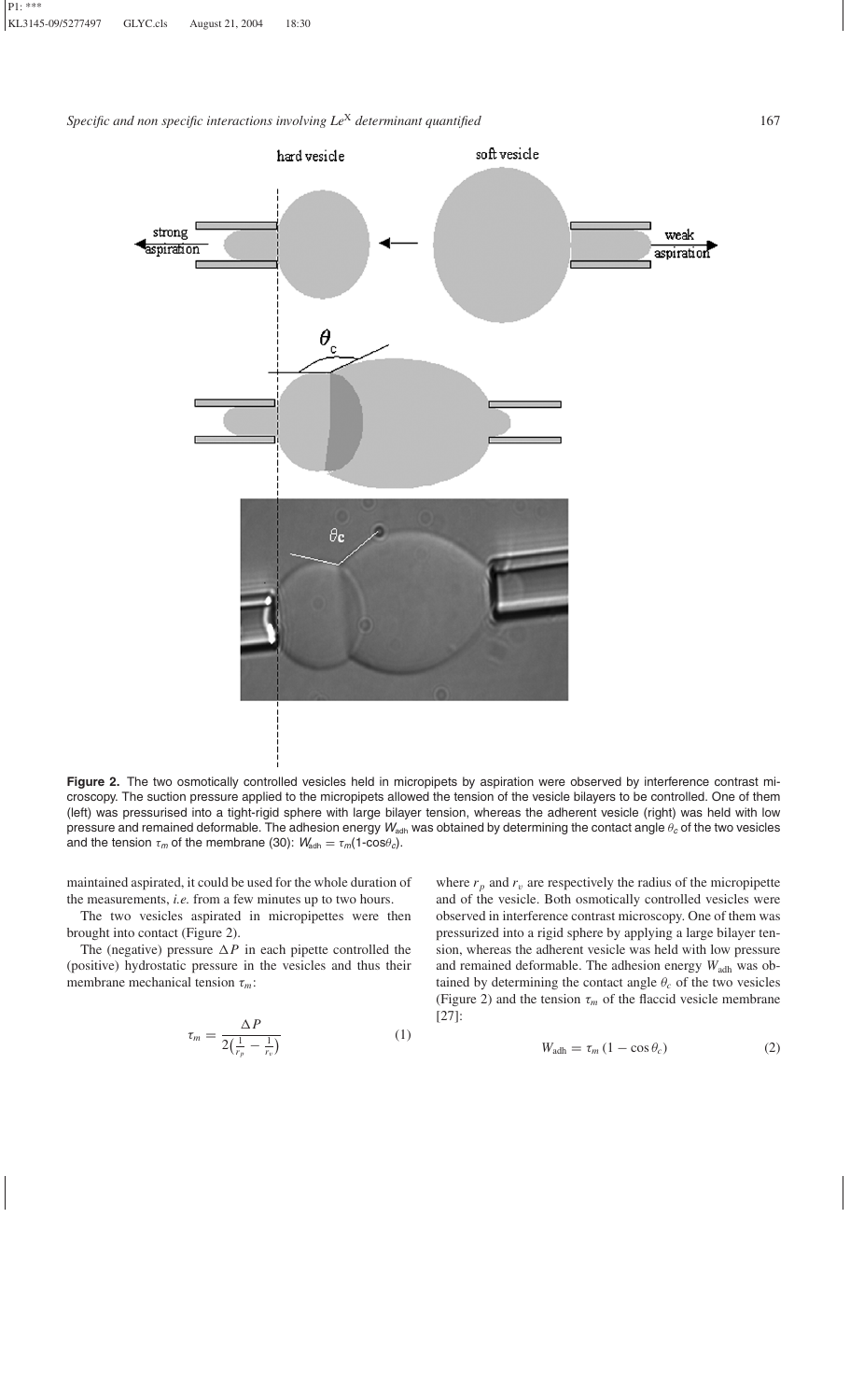

Figure 3. Aspiration pressure as a function of parameter C given in Eq. (1.3 and 1.4): (a) Le<sup>x</sup>Lac/Le<sup>x</sup>Lac pair, (b) Le<sup>x</sup>Lac/Lac pair, (c) Lac/Lac pair, (d) Le<sup>x</sup>Le<sup>x</sup>Lac/Le<sup>x</sup>Le<sup>x</sup>Lac pair. All the vesicles were composed of a 9:1 mixture of SOPC and glycolipid. The triangles are for 0.11 M CaCl<sub>2</sub> solution and squares for 0.2 M NaCl. The straight lines are least square fits.

Combining Eqs. (1) and (2) yields a relationship between  $\Delta P$  and  $W_{\text{adh}}$ :

$$
\Delta P = C \cdot W_{\text{adh}} \tag{3}
$$

where *C* depends only on the geometry of the system:

$$
C = \frac{2\left(\frac{1}{r_p} - \frac{1}{r_v}\right)}{1 - \cos\theta_c} \tag{4}
$$

θ*<sup>c</sup>* was numerically deduced from geometrical parameters as indicated in ref. [27].  $\theta_c$  was determined for several tension values of the flaccid vesicle membrane by decreasing the aspiration and then increasing it in order to check the reversibility of the adhesion. Plots of  $\Delta P$  versus C yield  $W_{\text{adh}}$ , the slope of the linear regression (Figure 3).

# **Results and discussion**

Adhesion energy measurements were performed on five series of different vesicle pairs (see Table 1). At least three pairs of each series were tested in a 0.11 M CaCl<sub>2</sub> aqueous solution. The same was done in a 0.2M NaCl solution. Except for pure SOPC vesicles (named SOPC), the vesicles were all composed of a

1:9 mixture of glycolipid and SOPC, and are simply referred to by the name of their constituent glycolipid.  $Le^{X}Lac/Le^{X}Lac$ and Le<sup>X</sup>Le<sup>X</sup>Lac/Le<sup>X</sup>Le<sup>X</sup>Lac vesicle pairs were used to test  $Le<sup>X</sup>-Le<sup>X</sup>$  recognition and the influence (if any) of the number of  $Le<sup>X</sup>$  determinants on adhesion. The adhesion energy of  $Le<sup>X</sup> Lac/Le<sup>X</sup> Lac$  pairs was compared to that of the  $Le<sup>X</sup> Lac/Lac$ control experiments in which the Le<sup>X</sup> groups were absent on one of the vesicles. As calcium is known to produce sometimes peculiar effects on bilayer interactions [28] two additional controls were performed : Lac/Lac experiments in which the glycolipids

Table 1. Adhesion energy of vesicle pairs measured in CaCl<sub>2</sub> or NaCl aqueous media

|                                                                                                                                                                                | $W_{\text{adh}}$ ( $\mu$ J/m <sup>2</sup> )                               |                                                                                |  |  |  |
|--------------------------------------------------------------------------------------------------------------------------------------------------------------------------------|---------------------------------------------------------------------------|--------------------------------------------------------------------------------|--|--|--|
| left vesicle/right vesicle                                                                                                                                                     | in CaCl <sub>2</sub> (0.11 M)                                             | in NaCl (0.2 M)                                                                |  |  |  |
| pure SOPC vesicles<br>Lac/Lac<br>Le <sup>X</sup> Lac/Lac<br>Le <sup>x</sup> Lac/Le <sup>x</sup> Lac<br>Le <sup>x</sup> Le <sup>x</sup> Lac/Le <sup>x</sup> Le <sup>x</sup> Lac | $15 \pm 2$<br>$6.0 \pm 1.0$<br>$2.5 \pm 2.0$<br>$11.0 \pm 2.0$<br>$1 + 1$ | $14 \pm 2$<br>$9.5 \pm 0.5$<br>$5.4 \pm 1.0$<br>$4.5 \pm 2.0$<br>$4.5 \pm 2.0$ |  |  |  |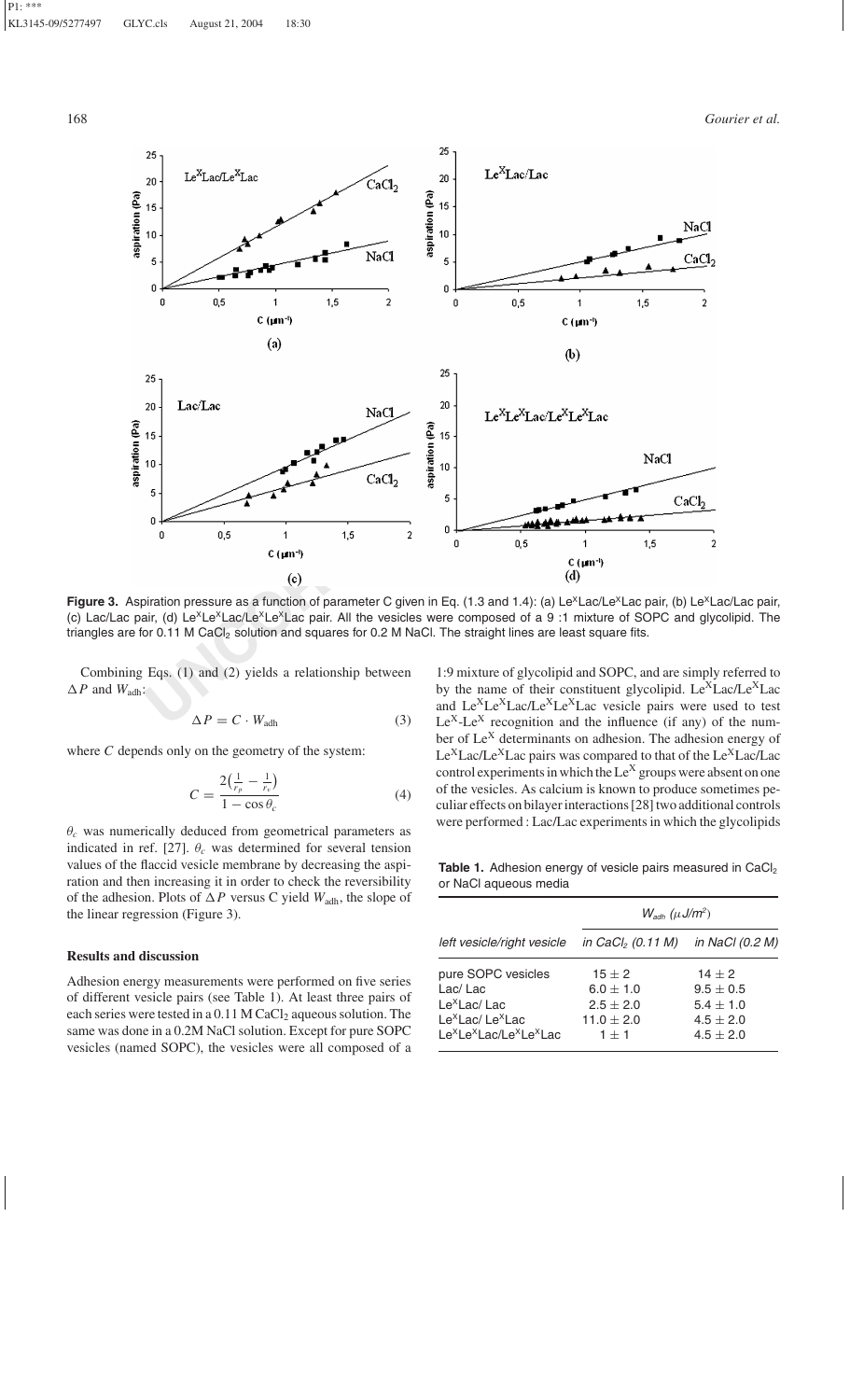do not have the  $Le<sup>X</sup>$  determinant and SOPC/SOPC experiment as SOPC is the main component of all the vesicles used in this study. Figure 3 shows the aspiration pressure as a function of the geometrical parameter C (Eq. (4)) for the four bearing glycolipid vesicle pairs. For each graph, the triangles correspond to the typical values obtained as a function of the aspiration in the right pipette (Figure 2) for vesicles in  $0.11$  M CaCl<sub>2</sub> solutions and the squares to 0.2 M NaCl. The lines are the associated fits. The adhesion free energies of the vesicles, given by the slopes are displayed in Table 1.

In a NaCl environment, one can see in Table 1 that the adhesion energies vary monotonically with the size of the headgroups: the larger the headgroups, the larger the steric repulsion and therefore the smaller the adhesion energies. With calcium ions, the adhesion energies are slightly smaller but the same variation with molecular sizes is observed, except for the  $Le<sup>X</sup> Lac/Le<sup>X</sup> Lac$  pairin which a dramatic increase in adhesion is found when calcium is present.

#### Non specific adhesion with NaCl

It is useful to understand and quantify the various contributions to the vesicle adhesion energy in order to distinguish the specific effects from the non specific ones. Because of their large headgroups (flexible PEO spacer plus di-, penta- or octa-saccharide), Lac, Le<sup>X</sup>Lac and Le<sup>X</sup>Le<sup>X</sup>Lac vesicles can be schematically represented as shown in Figure 4: the SOPC plus the aliphatic tails



**Figure 4.** Representation of lipid bilayers in a vesicle adhesion experiment. Lipid chains connected to circles symbolize SOPC, whereas lipid chains connected to triangles (sugar headgroups) through small wiggles (PEO chains) symbolize glycolipids. The curve represents the water volume fraction (0 around the aliphatic chains and 1 in the gap between the layers). The distance D is taken between the water density weighted interface: the four striped zones have the same areas.  $D_0$  is the distance between the surface of the vesicle and the plane of the charges.

of the glycolipids make a bilayers of thickness *l*, from which the large headgroups are protruding.

**Proper 2** For Vescoles in 0.1 M Calcy solutions we have been get to mate anomoly which the same the associated fits.<br> **USLO NACOLE SET AND NACOLE SET AND ANCE AND CONSIDER THE CONSIDER THE CONSIDER THE CONSIDERATION (in** These extended sugar groups give rise to a steric repulsion equivalent to that produced by polymers [29]. The equilibrium distance between the vesicles and their adhesion free energy can be obtained by minimizing (relative to their separation distance) the free energy of interaction which involves several contributions: van der Waals attraction, undulation (or Helfrich) repulsion [30] which comes from spontaneous membrane undulations under thermal fluctuations, and steric repulsion due the the protuding headgroups. Note that hydration [31] and protrusion effects [32] of the glycolipids and/or SOPC also produce repulsive interactions. However, except for pure SOPC vesicle, the range of the repulsion they provide is shorter than the equilibrium distances of the vesicles. These interactions can therefore be neglected in this study.

In the case of two interacting vesicles, the van der Waals attraction has a power law distance dependence given by [33]:

$$
W_{\text{vdW}}(D) = \frac{H}{12\pi} \left[ \frac{1}{D^2} - \frac{2}{(D+l)^2} + \frac{1}{(D+2l)^2} \right] \tag{5}
$$

where *H* is the Hamaker constant and *l* the bilayer thickness.

The Helfrich entropic repulsion also follows a power law distance dependence [30]. The expression derived in Ref. [34] is suitable for lipid bilayers and will be used here:

$$
W_{\text{Helfrich}}(D) = \frac{(k_B T)^2}{1.6\pi^2 k_c} \frac{1}{D^2}
$$
 (6)

where  $k_c$  is the bilayer bending rigidity modulus.

The steric repulsion due the protruding glycolipid headgroups is given by [35,36]

$$
W_P(D) = 36\Gamma k_B T e^{-\frac{D}{R_g}}\tag{7}
$$

where  $\Gamma$  is the surface density of glycolipids in the vesicle, and  $R_g$  is an effective radius of gyration independently obtained [29].

Assuming these contributions are additive (the approximation of additivity introduces an error smaller than the experimental one [37]), the theoretical interaction free energy can be calculated and compared to the adhesion energy experimentally obtained. For the vesicles composed of a 1:9 mixture of glycolipid and SOPC, the Hamaker constant  $H$  (in Eq. (5)) was taken as  $9.5 \frac{10^{-21} J}{29,37}$ , the bilayer thickness *l* (Eq. (5)) is that of SOPC (Fig. 4) 4.06 nm, as measured in Ref. [31]. The bending rigidity modulus  $k_c$  (Eq. (6)) was approximated by that of SOPC 9.10<sup>-20</sup>J [34]. In Eq. (7),  $\Gamma$ gas obtained independently by isotherm measurements and is approximately 0.1 nm<sup>-2</sup> for the three kinds of vesicles. The effective  $R<sub>g</sub>$  value used in Eq. (7) was 0.52 nm for the  $Le^{X}Lac/Le^{X}Lac$  pair, 0.41 nm for Lac/Lac, 0.47 nm for Le<sup>X</sup>Lac/Lac and 0.52 nm for Le<sup>X</sup>Le<sup>X</sup>Lac/Le<sup>X</sup>Le<sup>X</sup>Lac [29]. The adhesion energies calculated with these parameters are reported in Table 2 with the detail of all the contributions and the equilibrium distances.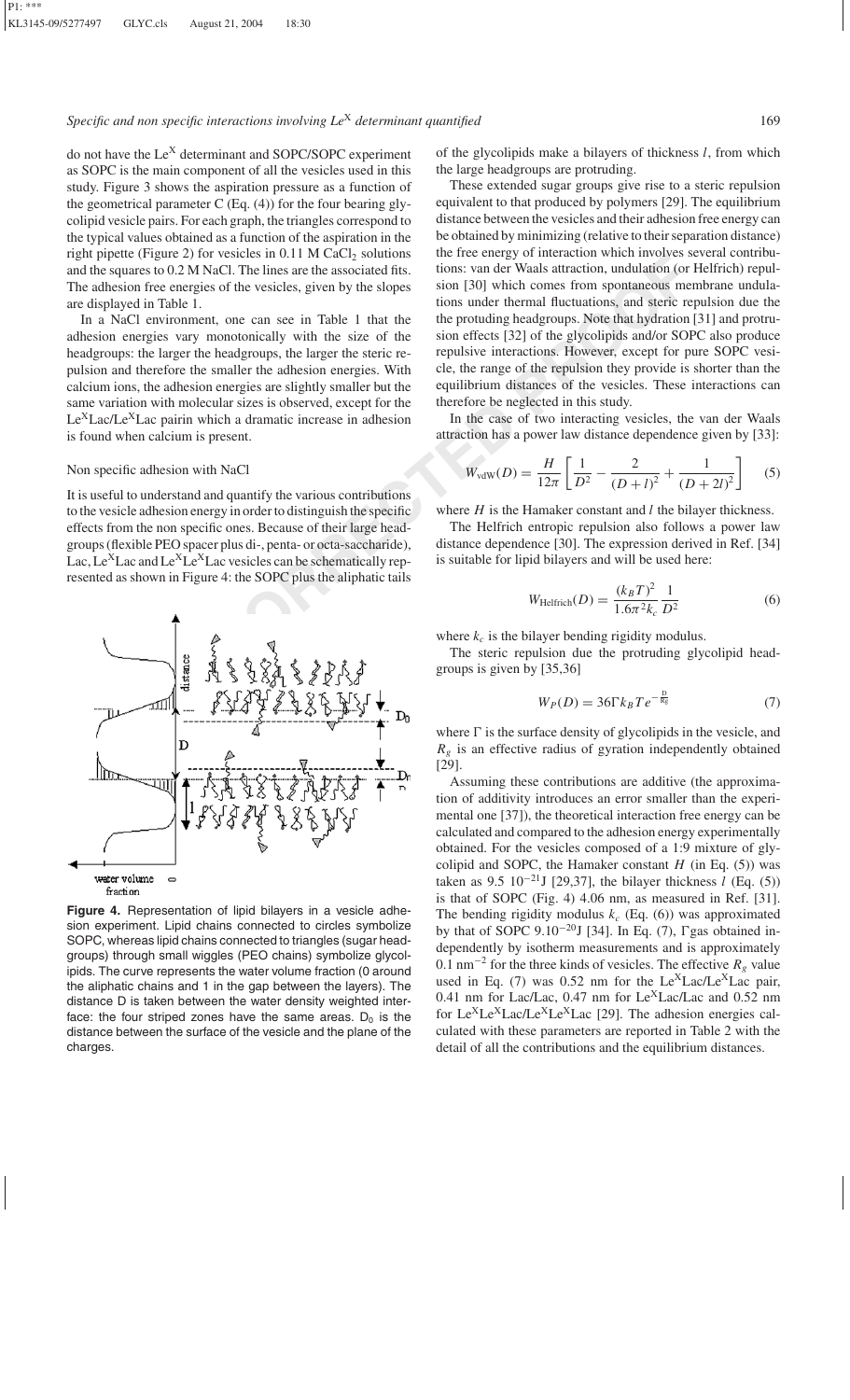Table 2. Vesicles adhesion free energy measured in NaCl and calculated. The detail of the van der Waals (*W<sub>vdW</sub>)*, Helfrich (*W*<sub>Helfrich</sub>) and polymer  $(E_p)$  contributions and the equilibrium distance  $D_{eq}$  between the vesicles are also reported

| in NaCl (0.2 M)                                                                     |               | $W_{\alpha d h}(\mu J/m^2)$ measured $W_{\alpha d h}(\mu J/m^2)$ calculated $D_{\alpha g}$ (nm) $W_{\nu d W}(\mu J/m^2)$ $W_{\alpha}(\mu J/m^2)$ $W_{\mu e l f i c h}(\mu J/m^2)$ |     |      |     |     |
|-------------------------------------------------------------------------------------|---------------|-----------------------------------------------------------------------------------------------------------------------------------------------------------------------------------|-----|------|-----|-----|
| Lac/Lac                                                                             | $9.5 \pm 0.5$ | 9.8                                                                                                                                                                               | 3.3 | 15.7 | 4.8 |     |
| Le <sup>x</sup> Lac/Lac                                                             | $5.4 \pm 1$   | 5.9                                                                                                                                                                               | 4.1 | 9.1  | 2.4 | 0.7 |
| Le <sup>x</sup> Lac/Le <sup>x</sup> Lac                                             | $4.5 \pm 2$   | 4.0                                                                                                                                                                               | 4.7 | 6.4  | 1.8 | 0.6 |
| Le <sup>x</sup> Le <sup>x</sup> Lac/Le <sup>x</sup> Le <sup>x</sup> Lac $4.5 \pm 2$ |               | 3.0                                                                                                                                                                               | 5.2 | 4.9  | 1.4 | 0.5 |

The calculated adhesion energies are in excellent agreement with the adhesion measured for all vesicle pairs. The main conclusion of this analysis is that the adhesion energy measured in NaCl environment results only from non specific interactions.

# $Le<sup>X</sup>-Le<sup>X</sup>$  recognition with calcium ions

Only for the  $Le<sup>X</sup>Lac/Le<sup>X</sup>Lac$  pair is the effect of adding calcium significant. The adhesion energy is 2.5 times that in NaCl (Table 1 and in Figure 3a) while the other pairs showed a small decrease of the adhesion energy in calcium. These results unambiguously show that one  $Le^{X}$  group is necessary on both vesicles for the calcium induced adhesion enhancement to occur. This is in agreement with the specific interaction scheme advocated by Hakomori [4].

The specific adhesion can be estimated as the difference between the adhesion energy measured with calcium ions and all non specific contributions. The specific adhesion  $(W_{\text{spe}})$  is therefore given by:

$$
W_{\rm spe} = W_{\rm adh}^{\rm (Le^{X}Lac/Le^{X}Lac)_{\rm CaCl_2}} - \left[W_{\rm adh}^{\rm (Le^{X}Lac/Le^{X}Lac)_{\rm NaCl}} + \left(W_{\rm adh}^{\rm (Le^{X}Lac/Lac)_{\rm CaCl_2}} - W_{\rm adh}^{\rm (Le^{X}Lac/Lac)_{\rm NaCl}}\right)\right]
$$
(8)

Its value is about  $10 \pm 5 \mu J/m^2$ .

The calcium dependent  $Le^{X}$ -Le<sup>X</sup> specific adhesion is therefore firmly established.

# **Glycolipids complex calcium ions**

If two vesicles functionalized with  $Le<sup>X</sup>$  show specific adhesion, one should expect a strengthening of adhesion with the di-Le<sup>X</sup> system (Le<sup>X</sup>Le<sup>X</sup>Lac/Le<sup>X</sup>Le<sup>X</sup>Lac). Surprisingly, instead of enhancing adhesion, calcium lowered it significantly (by 80%) (Figure 3d). As previously mentioned, a decrease in adhesion was also measured with  $Le<sup>X</sup>Lac/Lac$  and Lac/Lac pairs (Table 1). Since  $CaCl<sub>2</sub>$  salt had no significant influence on the adhesion energy of pure SOPC vesicles (Table 1), one can assert that the decrease of adhesion is correlated to the glycolipids. It is very likely due to a charge effect resulting from the complexation of calcium ions with one or several functional groups of the glycolipid. In that case, an additional electrostatic double-layer repulsion would also contribute to the interaction energy. For a 1:2 electrolyte as  $CaCl<sub>2</sub>$ , such a contribution is given by [38]:

$$
W_{\rm DL}(D) = 0.0833 \left[ \text{CaCl}_2 \right]^{\frac{1}{2}} \tanh^2
$$

$$
\times \left(\frac{e}{4k_BT} \times 0.176 \times \frac{\sigma}{\varepsilon_0 \varepsilon_r \left[ \text{CaCl}_2 \right]^{\frac{1}{2}}} \right) e^{-\frac{0.176(D-2D_0)}{\left[ \text{CaCl}_2 \right]^{\frac{1}{2}}}}
$$
(9)

**E**  $\mathbf{A}(\mathbf{E} + \mathbf{E})$ <br> **E**  $\mathbf{A}(\mathbf{E} + \mathbf{E})$ <br> **E**  $\mathbf{A}(\mathbf{E} + \mathbf{E})$ <br> **E**  $\mathbf{A}(\mathbf{E} + \mathbf{E})$ <br> **E**  $\mathbf{A}(\mathbf{E} + \mathbf{E})$ <br> **E**  $\mathbf{A}(\mathbf{E} + \mathbf{E})$ <br> **E**  $\mathbf{A}(\mathbf{E} + \mathbf{E})$ <br> **E**  $\mathbf{A}(\mathbf{E} + \mathbf{E})$ <br> **E** where  $\sigma$  is the density of charges and  $D_0$  the distance between the vesicle surfaces defined as the density weight interface (because of the soft nature of membranes) and the plane of the charges as defined in Figure 4. The effect of charges on the adhesion energy of the vesicles was simulated allowing two parameters to vary: the surface density  $\sigma$  and the positions of the plane of the charges  $D_0$  (Eq. (9)). With Le<sup>X</sup>Lac/Lac and Lac/Lac pairs, it has been shown that between 0.5 to 1  $Ca^{2+}$ borne by the lactose groups would produce a repulsion equivalent to the observed adhesion energy decrease. In contrast, for Le<sup>X</sup>Le<sup>X</sup>Lac/Le<sup>X</sup>Le<sup>X</sup>Lac, such a complexation of  $Ca^{2+}$  and lactose group is not enough to account for the dramatic decrease of adhesion. The simulations suggest that dimeric  $Le<sup>X</sup>$ determinant may also complex calcium ions which could make them unavailable for a  $Ca^{2+}$  mediated recognition and adhesion between the vesicles.

#### **Conclusion**

Monomeric  $Le<sup>X</sup>$  determinants, when present on two vesicles, enhance their adhesion in a CaCl<sub>2</sub> environment. This  $Ca^{2+}$  mediated recognition between two  $Le<sup>X</sup>$ , in a context similar to cells during embryogenesis validates the specific interaction scheme advocated by Hakomori.

With a micromanipulation technique we measured the adhesion energy of four pairs of vesicles bearing glycolipids. By using a simple model involving non specific interactions, we could separate and quantify non specific and specific contributions. With NaCl, the adhesion energy, resulting from van der Waals attraction, Helfrich repulsion and steric repulsion due to the protruding glycolipid headgroups for the four pairs, is non specific. In a  $CaCl<sub>2</sub>$  environment, our measurements indicate that lactose and calcium are able to associaate, producing an effective surface charge. If the resulting surface charge change is taken into account, the non-specific adhesion of Lac/Lac and  $Le<sup>X</sup> Lac/Lac$  pairs is completely accounted for. In contrast, the Le<sup>X</sup>Lac/Le<sup>X</sup>Lac adhesion involved a specific contribution due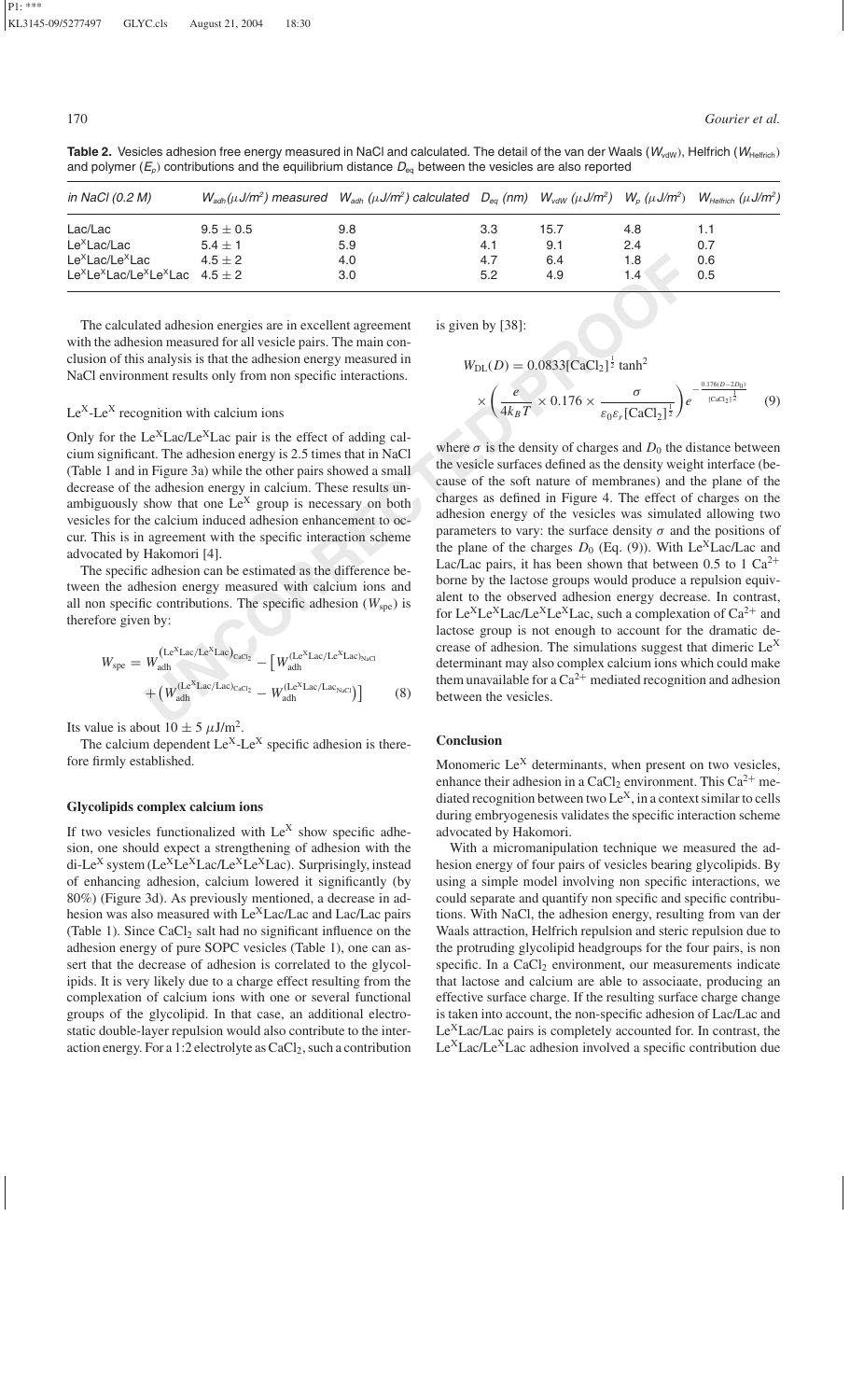to  $Le^{X}$ -Le<sup>X</sup> recognition. An interesting observation of this study is the collapse of adhesion when di- $Le<sup>X</sup>$  determinants are used, which strongly suggests that di-Le<sup>X</sup> can also complex calcium ions. Such a high affinity of di-Le<sup>X</sup> determinants for calcium ions may play an important part in physiological situations.

# **Chemistry**

The synthetic process for the preparation of these 3 glycolipids was described as follows.

The known lactosyl bromide **1** [40] was condensed with the readily prepared lipid **2** [26] in the presence of silver triflate to give the benzolated β-lactoside **3** in 80% yield which, after treatment with sodium methoxide at room temperature, provided the target lactosyl lipid in 90% yield (Figure 5).

The pentasaccharidic lipid **LexLac** was synthesized using Lac as the starting material. Thus  $3'$ , 4'-O-isopropylidene

of **Lac** was first formed by treatment of acetone dimethyl acetal in DMF containing camphorsulfonic acid in room temperature to afford **4** which, after benzylation, gave **5**. Treatment of **5** with trifluoroacetic acid provided diol **6**. Glycosylation of **6** with the previously described thioglycoside **7** [41] was performed in the presence of N-iodosuccinimide (NIS), trifluoromethanesulfonic acid (TfOH) [42] and molecular sieves  $(4 \text{ Å MS})$  to afford stereoselectively the pentasaccharidic block **8**. The stereochemistry of the newly introduced glycosidic linkage in **8** was determined to be  $\beta$ on the basis of the H-1c, H-2c coupling constant  $(J_{1c,2c}$ 8.4 Hz). Treatment of **8** with hydrazine in refluxing aqueous ethanol, followed by acetylation with acetic anhydride in pyridine, afforded the derivative **9** which was de-*O*-acetylated to give the compound **10**. Catalytic hydrogenolysis of **10** in methanol and ethyl acetate gave the target glycolipid **LexLac** (Figure 6).



Figure 5. Preparation of lactosyl lipid: (a) AgOTf, CH<sub>2</sub>Cl<sub>2</sub>, -20℃; (b) NaOMe, MeOH, CH<sub>2</sub>Cl<sub>2</sub>, RT.



Figure 6. Synthesis of pentasaccharidic lipid: (a) (CH<sub>3</sub>)<sub>2</sub>C(OCH<sub>3</sub>)<sub>2</sub>, CSA, DMF, RT; (b) BnBr, NaH, DMF, 80°C; (c) CF<sub>3</sub>COOH,  $CH_2Cl_2$ , RT; (d) NIS, TfOH, CH<sub>2</sub>Cl<sub>2</sub>, 4Å MS,  $-30^{\circ}$ C; (e) NH<sub>2</sub>NH<sub>2</sub>, C<sub>2</sub>H<sub>5</sub>OH aq. reflux, then Ac<sub>2</sub>O, Pyridine; (f) NaOMe, MeOH,  $CH_2Cl_2$ , RT; (g)  $H_2$ , Pd/C, MeOH, EtOAc.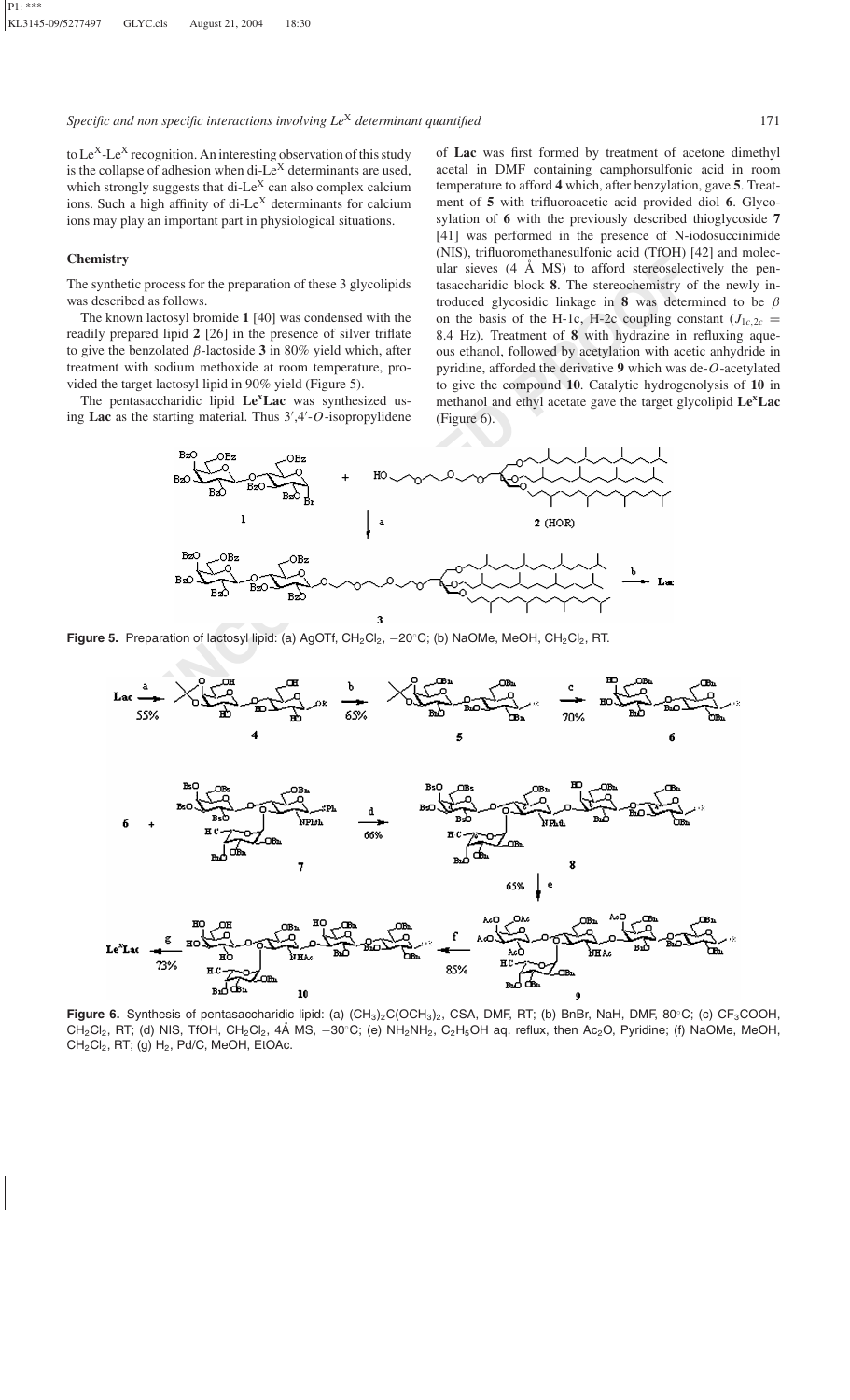172 *Gourier et al.*



Figure 7. Synthesis of the protected octasaccharide15. (a) NIS-TfOH, CH<sub>2</sub>Cl<sub>2</sub>, 4Å MS, -20℃ to RT; (b) NaOMe, MeOH-CH<sub>2</sub>Cl<sub>2</sub>, RT; (c) PhCH(OMe)<sub>2</sub>, CSA, RT, 1h; (d) NIS-TfOH, CH<sub>2</sub>Cl<sub>2</sub>, 4Å MS, 0°C to RT; (e) Ac<sub>2</sub>O, Pyridine, RT, quantitative.

For the synthesis of the octasaccharidic lipid **LexLexLac**, a different strategy has been used. The oligosaccharide moiety was completely constructed before condensation with lipid part. Coupling of the previously used trisaccharide donor **7** with the known lactoside **11** [43] was performed in dichloromethane, promoted by NIS-TfOH, at −20◦C for 1 h, then 12 h at room temperature. The desired pentasaccharide **12** was generated in 82% yield. The stereochemistry of the newly introduced glycosidic linkage in pentasaccharide **12** was determined to be  $\beta$  on the basis of the H-1c, H-2c coupling constant ( $J_{1c,2c}$  = 8.4 Hz). Treatment of **12** with sodium methoxide in methanol dichloromethane gave compound **13** in 89% yield which, after reaction with benzaldehyde dimethyl acetal in the presence of

camphorsulfonic acid, gave the 4d,6d-*O*-benzylidene derivative **14** in 86% yield. Second coupling of trisaccharide donor **7** with the pentasaccharidic triol **14**, in the presence of NIS-TfOH, stereo- and regioselectively gave the protected octasaccharide **15** in 61% yield (Figure 7).

The stereochemistry of the newly introduced linkage in octasaccharide **15** was determined to be  $\beta$  on the basis of the H-1f, H-2f coupling constant  $(J_{1f,2f} = 8.5 \text{ Hz})$ . The regiochemistry of **15** was assigned from the 1H NMR spectrum of 16, obtained from 15 by acetylation, which revealed in CDCl<sub>3</sub> solvent, a deshielded signal for H-4b at 5.42 ppm (dd,  $J_{4b,5b}$  < 1 Hz,  $J_{3b,4b} = 3.3$  Hz), and in CDCl<sub>3</sub>-C<sub>6</sub>D<sub>6</sub> (1:1) solution a deshielded signal for H-2d at 4.99 ppm (dd,  $J_{1d,2d} = 8.3$  Hz,



Figure 8. Synthesis of the fully acetylated octasaccharide 18 and transformation of 18 to donor 19. (a) N<sub>2</sub>H<sub>4</sub>, C<sub>2</sub>H<sub>5</sub>OH, reflux, (b) Ac<sub>2</sub>O, Pyridine, RT; (c) H<sub>2</sub>, Pd/C, MeOH, EtOAc, RT; (d) Ac<sub>2</sub>O, Pyridine, DMAP, RT to 40℃; (e) TFA, CH<sub>2</sub>Cl<sub>2</sub>, 0℃ to RT; (f)  $Cl_3CCN$ , DBU,  $CH_2Cl_2$ , 0 $°C$ .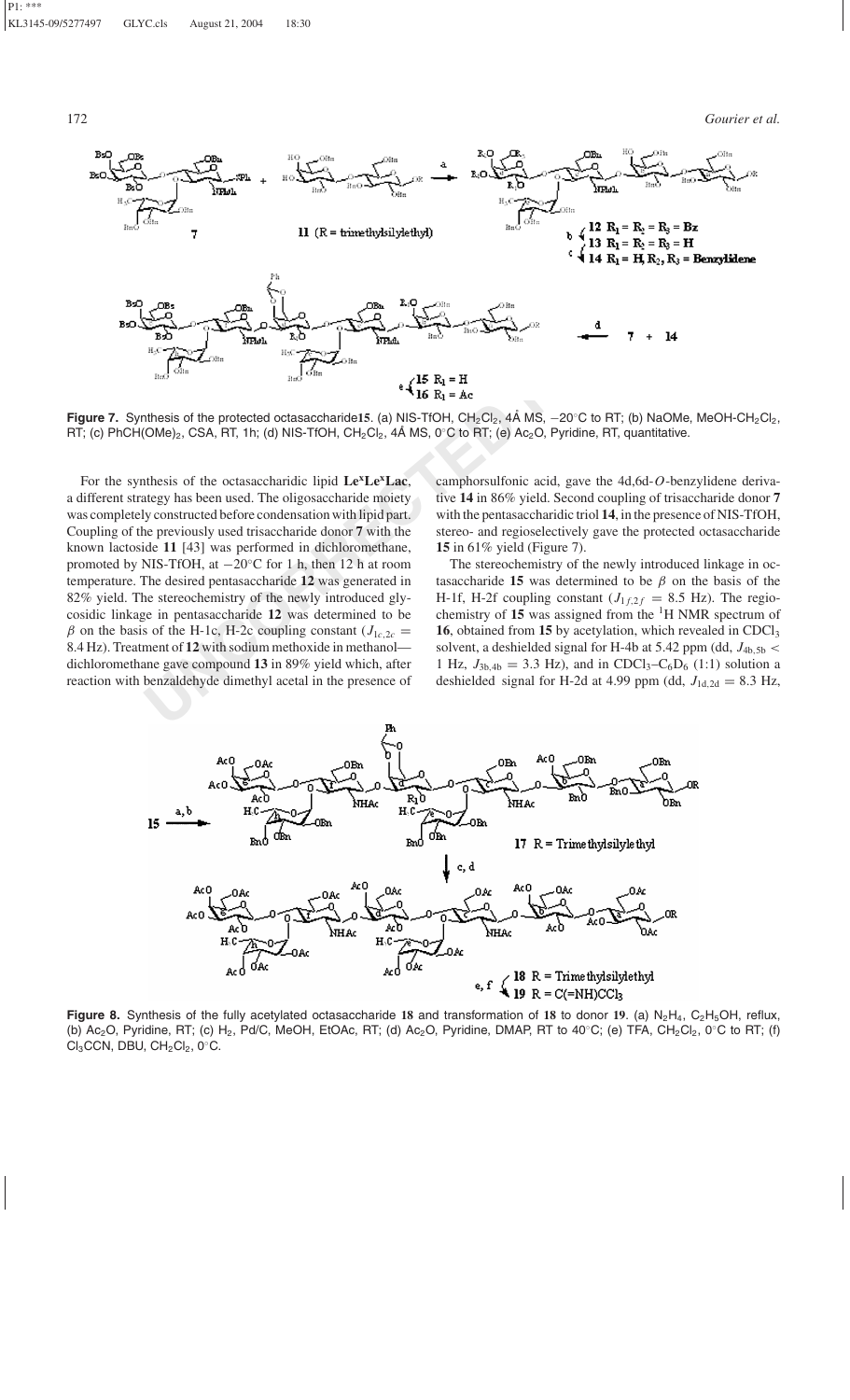

**Figure 9.** Synthesis of the glycolipid Le<sup>x</sup>Le<sup>x</sup>Lac. (a) TMSOTf, CH<sub>2</sub>Cl<sub>2</sub>, 4Å MS, 0℃; (b) NaOMe, MeOH, CH<sub>2</sub>Cl<sub>2</sub>, RT.

 $J_{2d,3d} = 9.8$  Hz). We therefore confirmed that the position of the newly formed glycosidic linkages in **12** and **15** were OH-3b and OH-3d respectively.

Treatment of the octasaccharide **15** with hydrazine hydrate in refluxing ethanol, followed by acetylation with acetic anhydride in pyridine, gave the derivative **17** in 86% overall yield from **15**. Catalytic hydrogenolysis of **17** in methanol and ethyl acetate, followed by acetylation, gave the fully acetylated octasaccharide **18** in 73% overall yield. Acid catalysed cleavage of the 2-(trimethylsilyl)ethyl glycoside was performed in dichloromethane using trifluoroacetic acid [43] to give a hemiacetal which was directly treated with trichloroacetonitrile in the presence of DBU [44] to give the imidate **19** in 77% yield from **18** (Figure 8). According to  ${}^{1}$  H-NMR, **19** exists essentially in  $\alpha$  form.

Coupling of imidate **19** with the alcohol **2** promoted by trimethylsilyl trifluoromethanesulfonate (TMSOTf), gave the glycolipid **20** in 61% yield. The stereochemistry of the new glycosidic linkage was determined to be  $\beta$ , on the basis of H-1a, H-2a coupling constant from <sup>1</sup>H NMR ( $J_{1a,2a} = 7.9$  Hz). De-*O*-acetylation of compound **20** in methanol-dichloromethane quantitatively provided the target product **LexLexLac** (Figure 9) [45].

## **References**

- 1 Bourne Y, van Tilbeurgh H, Cambillau C, Protein carbohydrate interactions, *Curr Opin Struct Bio* **3**, 681–6 (1993).
- 2 Lee YC, Lee RT, Carbohydrate-protein interactions—basis of glycobiology, *Acc Chem Res* **28**, 321–7 (1995).
- 3 Dwek RA, Glycobiology: Toward understanding the function of sugars, *Chem Rev* **96**, 683–720 (1996).
- 4 Hakomori S, Carbohydrate-carbohydrate interaction as an initial step in cell recognition, *Pure Appl Chem* **63**, 473–82 (1991).
- 5 Misevic GN, Burger MM, *J Biol Chem* **268**, 4922–9 (1993).
- 6 Tromas C, Rojo J, de la Fuente JM, Barrientos AG, Penadès, S, Adhesion forces between Lewis(x) determinant antigens as measured by atomic force microscopy, *Angew Chem Int Ed* **40**, 3052–5 (2001).
- 7 Geyer A, Gege C, Schmidt RR, Carbohydrate-carbohydrate recognition between Lewis(X) glycoconjugates, *Angew Chem Int Ed* **38**, 1466–8 (1999).
- 8 Geyer A, Gege C, Schmidt RR, Calcium dependent carbohydratecarbohydrate recognition between  $L$ ewis<sup>X</sup> blood group antigens, *Angew Chem Int Ed* **39**, 3246–9 (2000).
- 9 Gege C, Geyer A, Schmidt RR, Carbohydrate-carbohydrate recognition between Lewis X blood group antigens, mediated by calcium ions*, Eur J Org Chem* 2475–85 (2002).
- 10 Matsuura K, Kitakouji H, Sawada N, Ishida H, Kiso M, Kitajima K, Kobayashi K, A quantitative estimation of carbohydratecarbohydrate interaction using clustered oligosaccharides of glycolipid monolayers and of artificial glycoconjugate polymers by surface plasmon resonance, *J Am Chem Soc* **122**, 7406–7 (2000).
- 11 Haseley SR, Vermeer HJ, Kamerling JP, Vliegenthart JFG, Carbohydrate self-recognition mediates marine sponge cellular adhesion, *Proc Natl Acad Sci USA* **98**, 9419–24 (2001).
- 12 Hernáiz MJ, de la Fuente JM, Barrientos AG, Penadès S, A model system mimicking glycosphingolipid clusters to quantify carbohydrate self-interactions by surface plasmon resonance, *Angew Chem Int Ed* **41**, 1554–7 (2002).
- 13 Pincet F, Le Bouar T, Zhang Y, Esnault J, Mallet J-M, Perez E, Sinaÿ P, Ultraweak sugar-sugar interactions for transient cell adhesion, *Biophys J* **80**, 1354–8 (2001).
- 14 Bovin NV, Carbohydrate-carbohydrate interactions: A review,*Biochemistry (Moscow)* **61**, 694–704 (1996).
- 15 Spillmann D, Burger MM, Carbohydrate-carbohydrate interactions. In *Carbohydrates in Chemistry and Biology*, edited by Ernst B, Hart GW, Sinaÿ P (Wiley-VCH, Weinheim, 2000), Vol. 2 pp. 1061–91.
- 16 Rojo J, Morales JC, Penadès S, Carbohydrate-carbohydrate interactions in biological and model systems, *Top Cur Chem* **218**, 45–92 (2002).
- 17 Haseley SR, Kamerling JP, Vliegenthart JF, Unravelling carbohydrate interactions with Biosensors using surface plasmon resonance (SPR) detection, *Top Cur Chem* **218**, 93–114 (2002).
- 18 Tromas C, García R, Interaction forces with carbohydrates measured by atomic force microscopy, *Top Cur Chem* **218**, 115–32 (2002).
- 19 Kannagi R, Cochran NA, Ishigami F, Hakomori S, Andrews PW, Knowles BB, Solter D, Stage-specific embryonic antigens (ssea-3 and ssea-4) are epitopes of a unique globo-series ganglioside